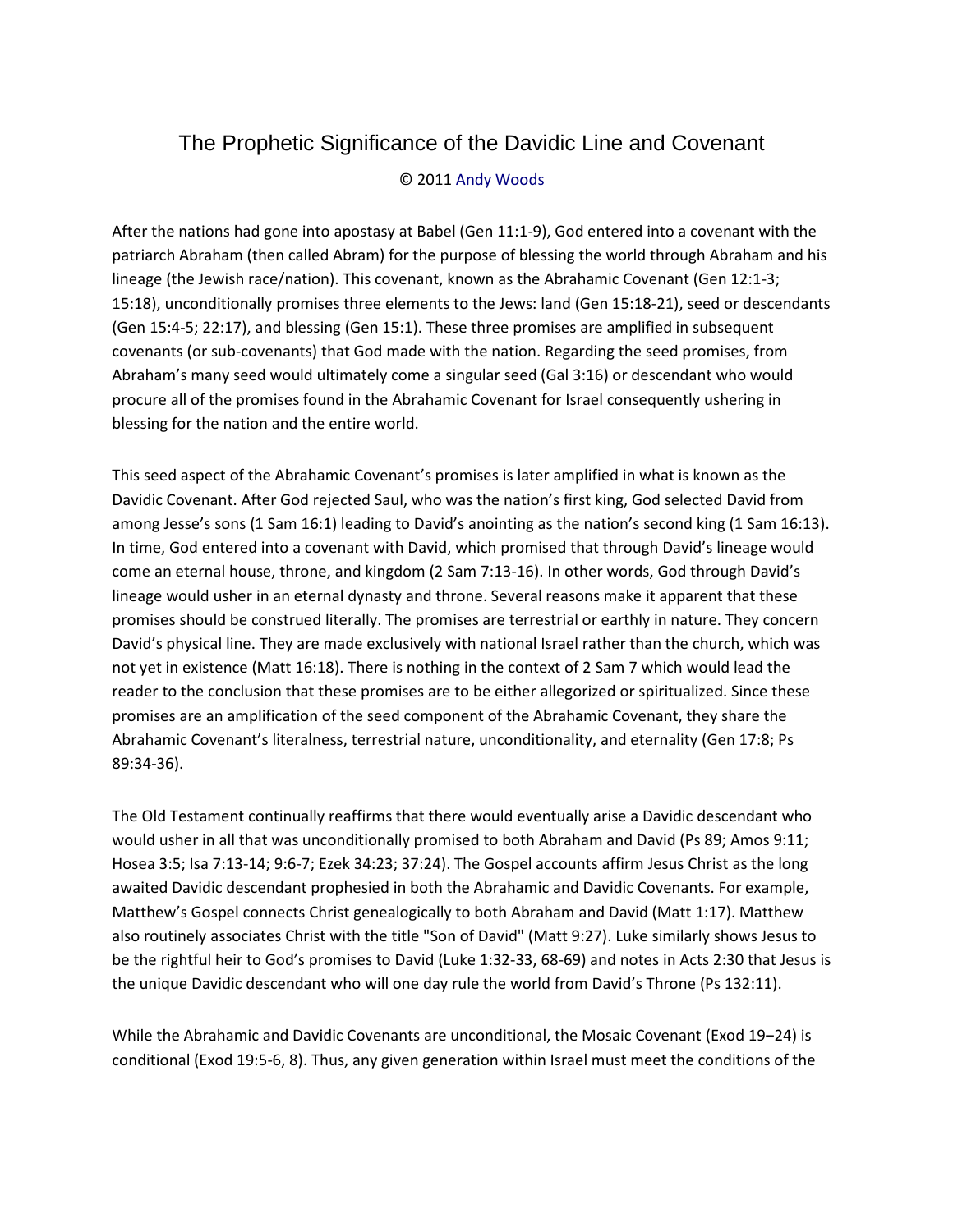Mosaic Covenant in order to experience the blessings promised in the Abrahamic and Davidic Covenants. They must enthrone the king of God's own choosing (Deut 17:15) thereby satisfying the condition of obedience found in the Mosaic Covenant.

Thus, it was incumbent upon first-century Israel to enthrone Christ in order to enter into all of the covenantal blessings. While the opportunity to enthrone Christ as the Davidic king and consequently enter into the Davidic kingdom was presented to the nation through the preaching of John the Baptist (Matt 3:2), Christ (Matt 4:17), the Twelve (Matt 10:5-7), and the Seventy (Luke 10:9), Israel tragically rejected this kingdom offer (Matt 12). Such a rejection not only led to first-century Israel's failure to experience the kingdom blessings (Matt 21:43) but also to a long interim age when the Davidic kingdom would be in a state of abeyance or postponement (Luke 19:11).

During this time of postponement, Peter carefully notes how the ascended Christ has been elevated to the Father's right hand (Acts 2:33-34; Ps 110:1). In this position of glory (John 17:5), Christ pursues His ministry known as His "Present Session" in which He functions as priest (Heb 7:3b). Even in His present ministry, Christ retains His identity as the unique Davidic heir (Rev 3:7; 5:5; 22:16) who will one day occupy the earthly Davidic Throne in fulfillment of God's promise to David in 2 Sam 7:13-16.

Unfortunately, many confuse this present ministry of Christ with His predicted Davidic reign found in 2 Sam 7:13-16. Yet these two ministries are not to be equated. A considerable length of time elapsed between David's anointing as king (1 Sam 16:13) and when David actually began to reign after Saul's death (2 Sam 2, 5). In the same way, Christ has already been anointed at His Resurrection and Ascension as the one who will ultimately fulfill the Davidic Covenant (Acts 2:30). However, He will not begin to actually rule as Davidic king until a large segment of time has elapsed and Satan has finally been deposed (Rev 20:2-3) at the inauguration of the Messiah's earthly kingdom (Rev 5:10b; 20:1-10). Christ's present session at the Father's right hand could not constitute a full or partial fulfillment of the Davidic Covenant since that covenant predicts an earthly or terrestrial reign and Christ is presently in a heavenly or celestial position (Eph 1:20-21). Moreover, Revelation 3:21 says, "He who overcomes, I will grant to him to sit down with Me on My throne, as I also overcame and sat down with My Father on His throne." Here, Christ, sixty years after His Ascension, drew a sharp distinction between His present position on His Father's celestial throne and His future, terrestrial Davidic Throne. In other words, those trusting in Christ will be rewarded (future tense) by joining Him in His earthly Davidic reign (Rev 5:10a), just as Christ overcame and sat down (past tense) on His Father's heavenly throne. Recognized prophetic scholars have long observed that of the 59 New Testament references to David and of the multiple New Testament references to Christ's present session, no New Testament reference equates the Davidic Throne with Christ's present session.

www.SpiritAndTruth.org © 2011 Andy Woods 2 of 3 The fact that the Davidic Covenant is not being fulfilled in the present in no wise negates its future fulfillment. When the disciples inquired as to when the kingdom would be restored to Israel, Christ